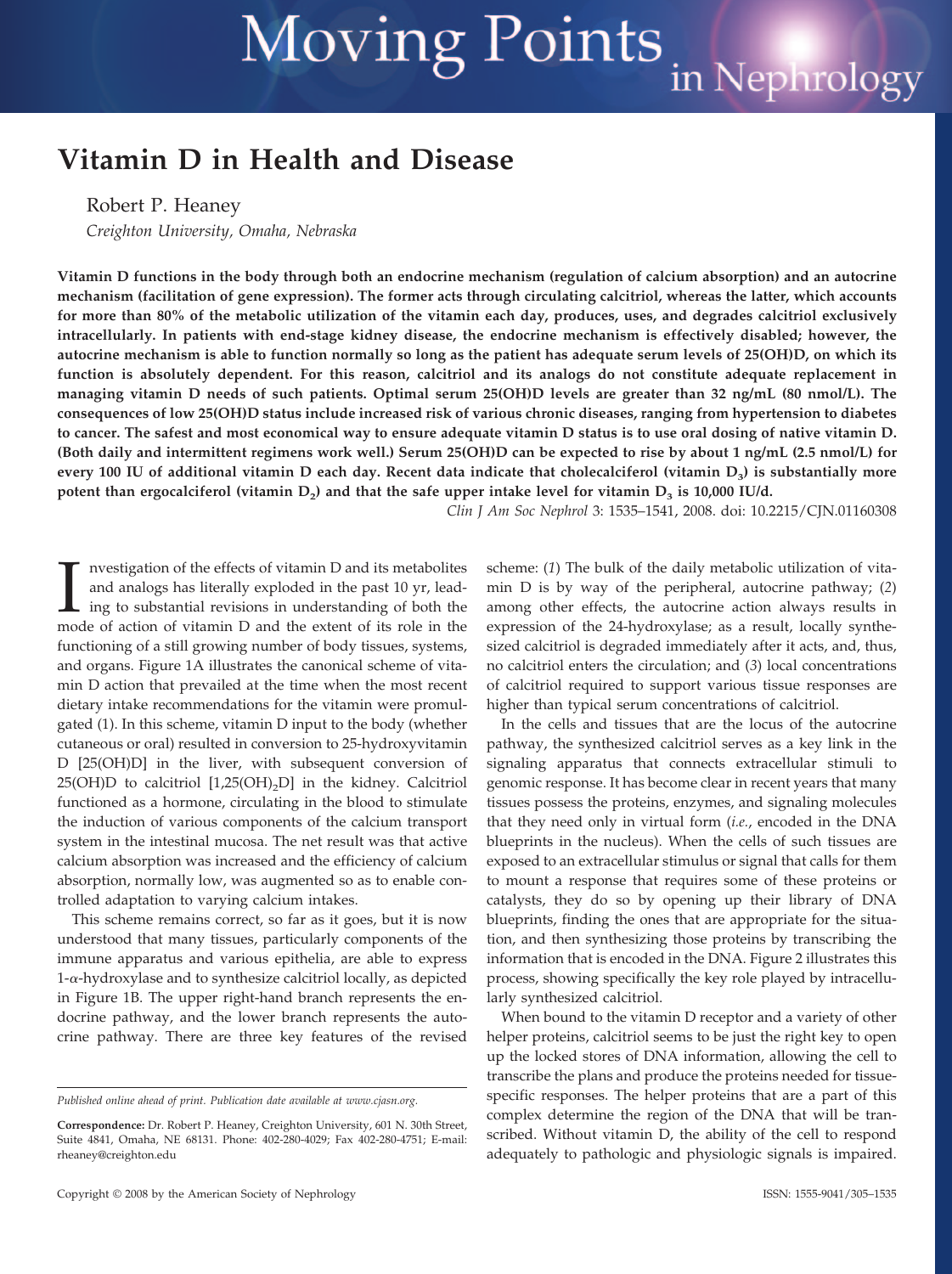$$
f_{\rm{max}}
$$

 $\boldsymbol{A}$ 

$$
D_3 \overset{\text{def}}{\Longrightarrow} 25(OH)D_3 \overset{\text{def}}{\Longrightarrow} 1{,}25(OH)_2D_3 \overset{\text{def}}{\Longrightarrow} CaBP
$$



*Figure 1.* Metabolic pathways by which vitamin D exerts its many effects in the body. (A) The prevailing scheme before recognition of the role of peripheral 1- $\alpha$ -hydroxylation. In this scheme, essentially all conversion of 25-hydroxyvitamin D [25(OH)D] to calcitriol occurs in the kidney, and the synthesized calcitriol appears in the serum, where it can be measured. Calcium-binding protein (CaBP) is a stand-in for the complex calcium absorptive apparatus induced in the enterocyte by calcitriol. (B) The current scheme, explicitly incorporating ex $t$ rarenal 1- $\alpha$ -hydroxylation, with the resulting calcitriol appearing mainly intracellularly, where it is clinically unmeasureable. (Copyright Robert P. Heaney, 2008. Used with permission.)



*Figure 2.* Diagram of the key role that calcitriol, synthesized within the cell concerned, plays in cellular responses requiring gene expression. (Copyright Robert P. Heaney, 2008. Used with permission.)

For example, the ductal epithelium of the breast requires vitamin D to mount an adequate response to cyclic variation in estrogen and progesterone (2). Also, macrophages use vitamin D to enable the synthesis of the bactericidal peptides needed to deal with bacterial invaders (3). In addition, most of the epithelial structures in the body, which turn over relatively rapidly, use vitamin D to signal the transcription of proteins that regulate cell differentiation, cell proliferation, and apoptosis (4).

There are several consequences of this revised understanding. Perhaps most important is that this scheme permits tissuespecific action of vitamin D (as contrasted with what would otherwise be near-universal activation if all tissues were directly responsive to circulating calcitriol concentrations). A second key insight is that the  $1-\alpha$ -hydroxylase in the tissues concerned functions well below its  $k_M$  (5); hence, the amount of calcitriol that it can produce locally depends on the availability of the precursor compound [*i.e.*, 25(OH)D]. Thus, serum concentration of 25(OH)D becomes a critical factor in ensuring optimal functioning of the various systems that require vitamin D as a part of their signaling apparatus.

Until recently, it had been customary, in the management of ESRD, to supplement patients with calcitriol or one of its analogs—a logical move, given that renal synthesis of calcitriol in such patients is effectively knocked out. The resulting serum concentrations of calcitriol, however, are generally too low to enable the autocrine functions of the vitamin. Also, because of the short biologic half-life of calcitriol, serum calcitriol concentrations in such patients tend to be low most of the time. Finally, replacing calcitriol increases metabolic clearance of 25(OH)D (6) and certainly does nothing to support normal serum levels of this key metabolite. Thus, calcitriol is not a replacement for vitamin D and, at best, functions solely as a poor replacement for its endocrine function.

The inadequacy of calcitriol as a substitute for vitamin D itself is further emphasized by three lines of evidence indicating that even the canonical function of vitamin D (facilitation of calcium absorption) cannot be achieved by calcitriol alone. (*1*) Without doubt, calcitriol is the principal regulator of calcium absorption in typical adults, but it has been recognized for many years that those with frank vitamin D deficiency (*e.g.*, adults with osteomalacia) exhibit calcium malabsorption, despite frequently normal to high-normal levels of circulating calcitriol. This defect is corrected not by giving more calcitriol but by raising serum levels of 25(OH)D. (*2*) Furthermore, 25(OH)D, administered as such, has been shown to elevate calcium absorption efficiency in typical adults, and it does so without elevating serum calcitriol levels (7). (*3*) Despite high parenteral dosages of calcitriol (*e.g.*, 2 μg intravenously three times per week), calcium absorption efficiency remains severely depressed in patients who have ESRD and are on renal dialysis (R. Lund, personal communication). A working conclusion is that the optimal regulation of calcium absorption requires both molecules [25(OH)D and calcitriol]. How 25(OH)D is functioning in this setting is unclear, but it may be through binding to membrane vitamin D receptors (8) that, in turn, open calcium channels in the enterocyte and thereby facilitate the transfer of calcium across the cell.

Patients with ESRD, particularly those on renal dialysis, tend to be sick and spend little time outdoors and often have sufficiently dark skin to impede efficient vitamin D synthesis on sporadic sun exposure. For these reasons at least, serum 25(OH)D concentrations in such patients tend to be suboptimal and, in many cases, frankly deficient. Moreover, as is widely recognized, such patients have a very high excess mortality rate and increased risk for many chronic diseases. Whether the vitamin D deficiency that is common in such patients contributes to these risks and to their poor quality of life remains to be determined.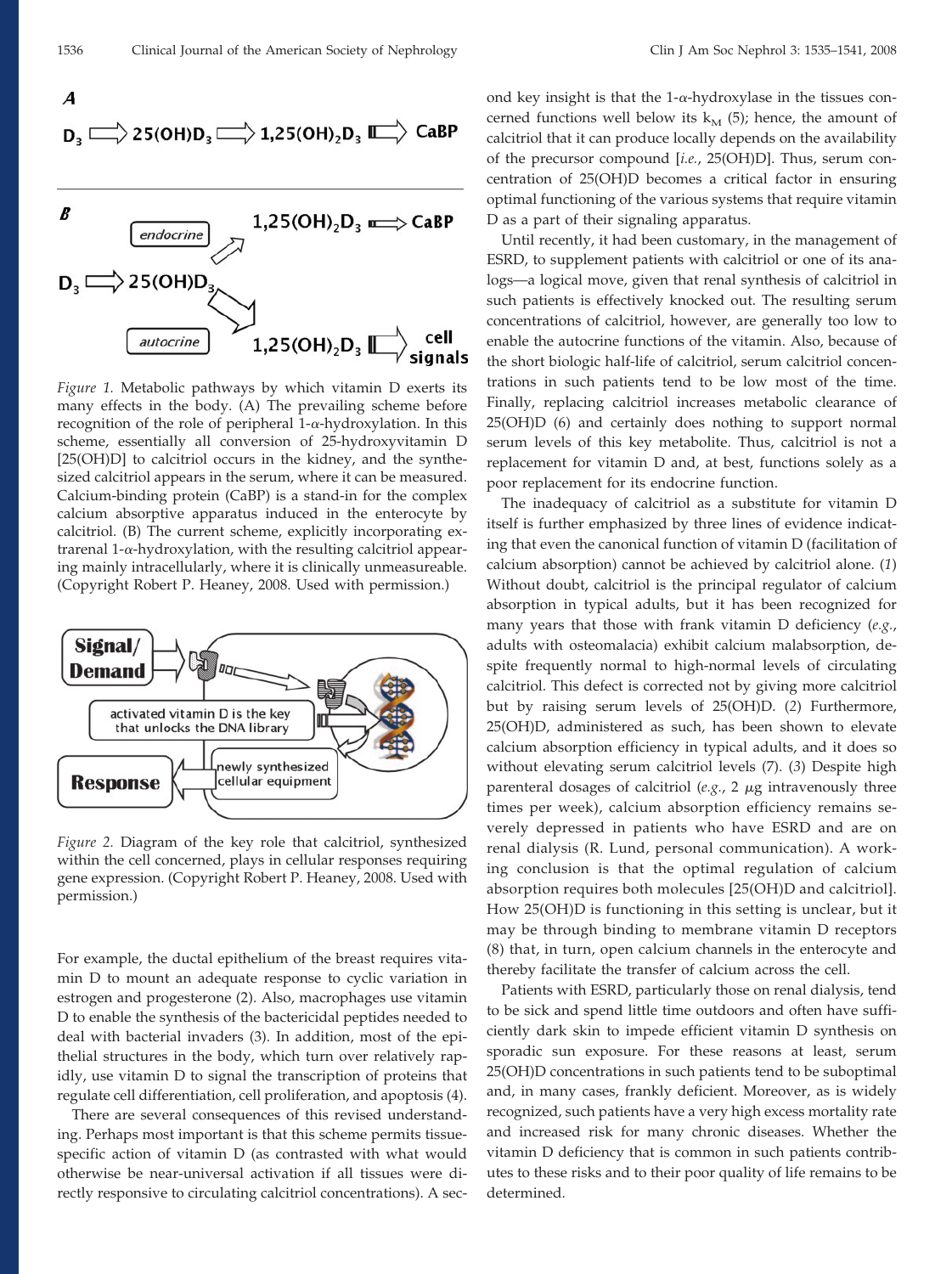#### **Canonical Function**

The canonical function of vitamin D, described briefly in the previous section, is the facilitation of calcium absorption through the endocrine pathway of Figure 1. Figure 3 illustrates the relationship of absorption fraction in healthy adults to serum 25(OH)D, showing a plateau effect at serum 25(OH)D levels of approximately 80 nmol/L (9). Below that level, calcium absorption is impaired, as Figure 3 shows. It might be inferred from Figure 3 both that 25(OH)D is itself responsible for directly increasing absorption efficiency and that maximal absorption amounts to approximately 30%. Both are probably incorrect. Even at full vitamin D repletion [*i.e.*, 25(OH)D levels  $\geq$ 80 nmol/L), absorption fraction may be higher or lower than the plateau level shown in Figure 3, depending solely on calcitriol production, which reflects calcium need. (Calcitriol, in turn, is regulated by parathyroid hormone, itself reacting to perceived calcium need.) Below 80 nmol, absorption depends on both 25(OH)D and calcitriol. Although 25(OH)D has been shown to alter absorption directly (7), the size of that effect is too small to account for the ascending limb of the curve in Figure 3. What Figure 3 shows is not so much what vitamin D *does* as what it *permits*. Vitamin D enables the physiologic regulation of absorption so that vitamin D supply is not rate limiting. In one key study (10), participants with 25(OH)D concentrations averaging 86 nmol/L (34 ng/ml) absorbed at nearly 70% higher efficiency than did the same women studied at 50 nmol/L  $(20 \text{ ng/ml})$ .

# **Prevailing Vitamin D Status**

Several population-based studies have reported vitamin D status in age groups from children to centenarians, as well as in isolated groups of individuals with discrete diseases (11–15). Individuals who would otherwise be considered healthy typi-



*Figure 3.* Relationship of calcium absorption fraction to vitamin D nutritional status [as measured by serum 25(OH)D] (9). Note that efficiency rises up to 25(OH)D levels of approximately 80 nmol/L (32 ng/ml), above which regulation of absorption is no longer limited by vitamin D status. (Copyright Robert P. Heaney, 2005. Used with permission.)

cally have serum 25(OH)D levels averaging in the range of 50 to 65 nmol/L, and from 65 to 100% of such populations have levels  $\leq 80$  nmol/L. As just noted, values of  $\geq 80$  nmol/L are necessary to optimize the canonical role of vitamin D. Outdoor workers in the tropics typically have serum 25(OH)D levels ranging from 120 to 200 nmol/L. These observations suggest that vitamin D deficiency is perhaps the most widespread deficiency condition in developed nations. It is important also to understand that the term "deficiency" in this sense does not necessarily connote clinically explicit disease (as would the term "deficiency" for nutrients such as vitamin C [scurvy] or thiamin [beriberi]). Rather it connotes an *increase in risk* for certain untoward outcomes, such as those reviewed briefly below in Vitamin D and Chronic Disease. This explains the seeming paradox that individuals who are ostensibly healthy today may nevertheless be "deficient."

## **Vitamin D Requirement**

The last published recommendations for vitamin D intake (1) are 200 IU/d for children and for adults up to age 50, 400 IU/d from age 50 to 70, and 600 IU/d thereafter. (The rise in the recommendations with age is an explicit reflection of the fact that, although cutaneous synthesis is understood to be occurring in most individuals, the efficiency of that synthesis declines with age [16,17].) These recommendations are explicitly pegged to the prevention of rickets in children and are presumably adequate for the prevention of osteomalacia in adults but are otherwise unconnected with any of the other disorders or functions reviewed in this article. At the time the recommendations were published, there was no clear evidence of how much vitamin D was typically synthesized in the skin, and, indeed, vitamin D presents a unique challenge among all of the nutrients because it is not typically present in most foods and because people with ample sun exposure have, effectively, no need at all for oral vitamin D.

Quantitative studies performed since the publication of the these recommendations have made it clear that at a presumably optimal level of  $\geq 80$  nmol/L, daily metabolic utilization of vitamin D is on the order of 4000 IU (18). Because dietary sources account for typically for no more than 5 to 10% of that total, the rest must be coming from skin or, lacking that, must result in a suboptimal 25(OH)D concentration.

Much work is being done (16,19,20) with respect to cutaneous synthesis of vitamin D and its relative role in the total vitamin D economy, but, for the moment, emphasis has to be on the oral supplementation that may be needed to achieve desired serum 25(OH)D concentrations. The quantitative work alluded to previously (18) has resulted in a "rule of thumb" to the effect that each 100 IU of *additional* daily oral vitamin D intake produces an elevation of serum 25(OH)D of approximately 1 ng/ml (2.5 nmol/L). Thus, a patient with a starting value of 15 ng/ml (37.5 nmol/L) would require approximately 1500 IU/d to bring his or her serum 25(OH)D level up to 30 ng/ml (75 nmol/L). At the same time, it must be stressed that individual response to standard dosages varies widely, and the rule of thumb is only an approximation.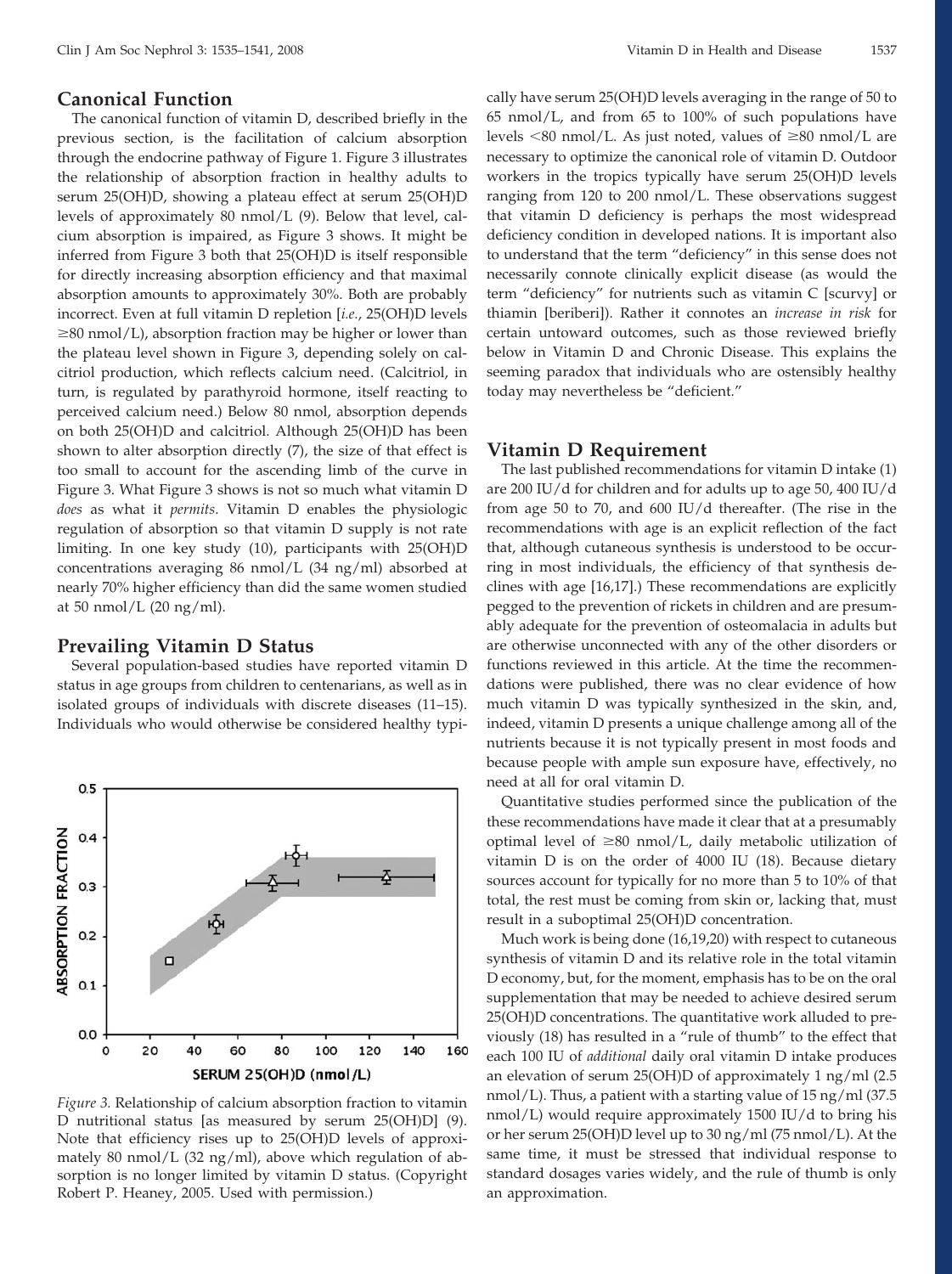# **Vitamin D and Chronic Disease**

Following is a very brief review of some of the chronic disorders in which vitamin D deficiency has been found to play a role, either from epidemiologic studies or from randomized, controlled trials of vitamin D intervention. (A more extensive treatment may be found in Holick's review of that topic [21].) Table 1 lists several of these disorders with a rough indication for each of the extent and quality of the evidence connecting vitamin D deficiency with risk for or severity of the disorder concerned. Four pluses designate strong evidence including one or more randomized trials; three pluses strong and consistent epidemiologic evidence, without, however, evidence from randomized trials; and one and two pluses designate less strong evidence that is nevertheless suggestive. For some entries (*e.g.*, multiple sclerosis with two pluses), it is not so much that there is contrary evidence as that the studies concerned are few in number. Also, by the same token, the absence of clinical trial data does not mean that there were null trials, so much as that the trials that are needed to confirm a causal connection have not been done. Furthermore, it is worth noting that, in certain instances, such trials might be extremely difficult to conduct (*e.g.*, with a rare disorder such as multiple sclerosis).

#### *Osteoporosis*

The role of vitamin D in the pathogenesis and course of osteoporosis involves both its canonical function and the autocrine activity of the vitamin. For the canonical function, facilitation of calcium absorption, it is difficult to dissect apart the respective roles of calcium and vitamin D and probably not relevant, in any case. This is simply because one cannot absorb sufficient calcium from plausible diets unless one has reasonably normal vitamin D status, and, at the same time, one cannot absorb sufficient calcium, no matter what the vitamin D status, if calcium intake itself is absolutely low (22). Hence, given the

*Table 1.* Disorders produced or aggravated by low vitamin  $D$  status $a$ 

| Disorder              | Strength of<br>Evidence |
|-----------------------|-------------------------|
| Osteoporosis          | $+ + + +$               |
| Falls                 | $+ + + +$               |
| Type 1 diabetes       | $++$                    |
| Cancer                | $++++$                  |
| Autoimmune diseases   | $+ +$                   |
| Hypertension          | $+ + +$                 |
| Periodontal disease   | $++++$                  |
| Multiple Sclerosis    | $++$                    |
| Susceptibility/poor   | $++++$                  |
| response to infection |                         |
| Osteoarthritis        |                         |

 $a_{+++}$ , strong evidence including one or more randomized trials;  $+++$ , strong and consistent epidemiologic evidence, without, however, evidence from randomized trials;  $++$  and  $+$ , less strong evidence that is nevertheless suggestive.

prevalence of low intakes of both nutrients, it is not surprising that most of the clinical trials showing fracture prevention with calcium supplementation have involved treatment with vitamin D as well. All such trials show protection against agerelated bone loss and, in many instances, reduction in fracture risk as well. Where fractures have been reduced, the induced serum 25(OH)D level was in excess of 75 to 80 nmol/L, and dosages that failed to achieve such serum levels generally failed to show fracture reduction (23). In addition, apparently through an autocrine pathway, vitamin D has been shown to reduce fall risk within only a few weeks of starting treatment, in some trials by as much as 50% (24,25). It is likely that this effect is partly responsible for the reduced fracture risk observed in treatment studies.

## *Cancer*

There is a large body of epidemiologic data showing an inverse association between incident cancer risk and antecedently measured serum 25(OH)D (26-29). This evidence has been accumulated for such cancers as prostate, colon, breast, lung, and marrow/lymphoma, among others. Risk reduction for breast cancer, for example, is reported to be as much as 70% for the top quartile of serum 25(OH)D ( $>$ 75 nmol/L) relative to the bottom quartile  $(<$  45 nmol/L) (29). Furthermore, there is an even larger body of animal data showing that vitamin D deficiency in experimental systems predisposes to development of cancer on exposure to typical carcinogens (30,31). This has been shown both for animals with knockout of the vitamin D receptor and for animals with induced, nutritional vitamin D deficiency. Capping these lines of evidence is a recent randomized, controlled trial of postmenopausal women showing substantial reduction in all-cancer risk, amounting to from 60 to 75%, over the course of a 4-yr study (32). Figure 4 presents the Kaplan-Meier survival curves free of cancer for individuals from that study.

#### *Immunity/Response to Infection*

In the days when rickets was rampant, children with this disorder frequently died of respiratory infections. Calcitriol in its autocrine role has been recognized for roughly 20 yr as playing a role in various aspects of the immune response (33), best illustrated in the study of Liu *et al.* (3) for innate immunity. Clinically, it has been noted in randomized, controlled trials that vitamin D co-therapy substantially improved response to standard antitubercular therapy in patients with advanced pulmonary tuberculosis (34) and, as a secondary outcome, reduced risk for influenza in postmenopausal black women who received vitamin D (35). Also, phagocytic function of human macrophages is enhanced in individuals who received vitamin D supplementation (36). In brief, response to infection is hampered when vitamin D status is suboptimal.

#### *Diabetes*

Both type 1 and type 2 diabetes have been associated with low vitamin D status, both current and antecedent (37–39). For example, in a study based in the National Health and Nutrition Examination Survey (NHANES) data, participants without a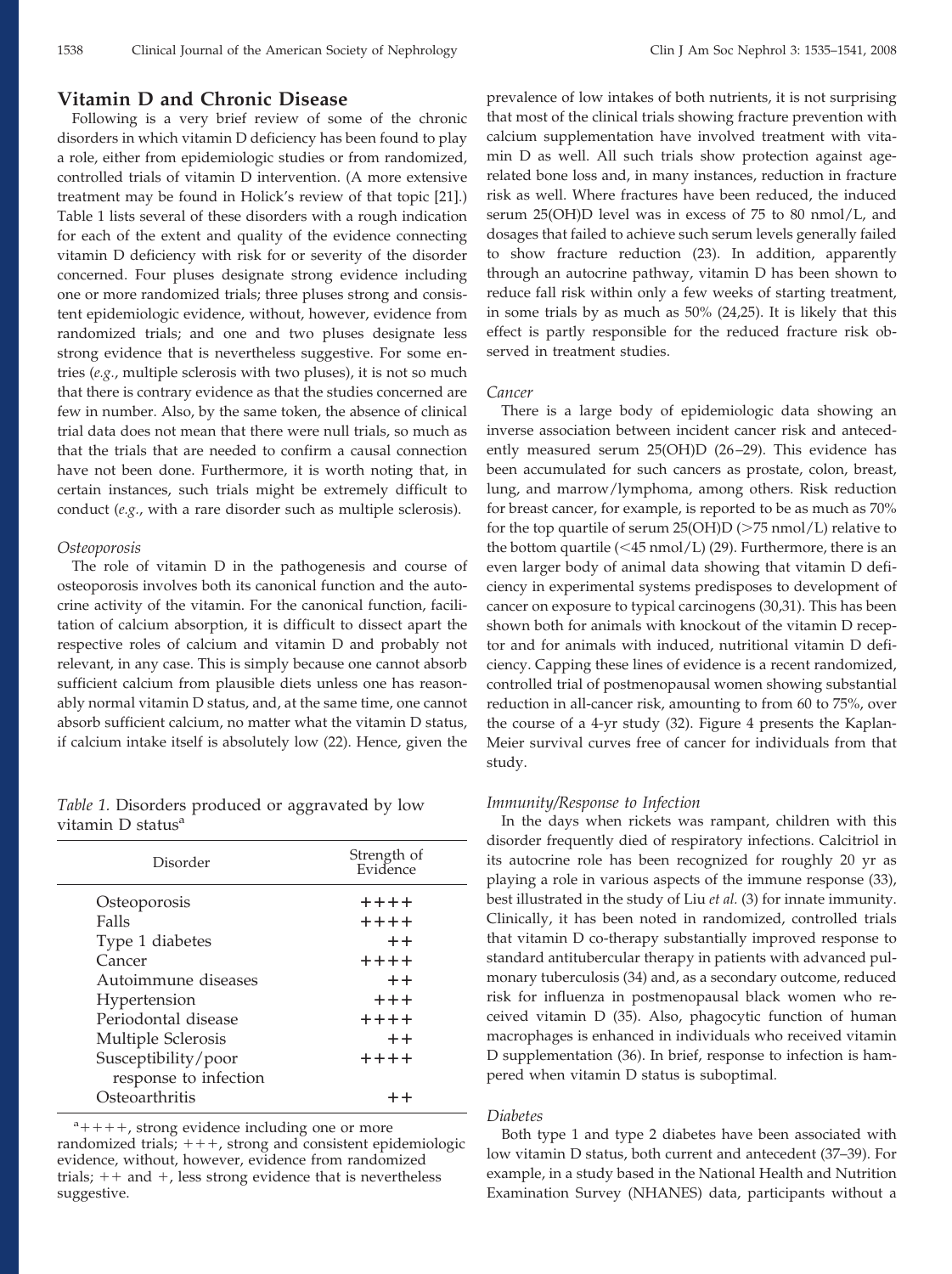

*Figure 4.* Kaplan-Meier survival (free of cancer) for postmenopausal women in the randomized trial of Lappe *et al.* (32). In the three treatment arms of the study (placebo, 1500 mg calcium [Ca], and 1500 mg of Ca + 1100 IU of vitamin  $D_3$  [Ca + D]), 6.9% of participants had developed cancer by the end of the trial on placebo, 3.8% on Ca only, and 2.9% on Ca + D ( $P$  < 0.02). The risk for the group that received vitamin D relative to placebo was 0.402 (95% confidence interval 0.20 to 0.82). (Copyright Robert P. Heaney, 2006. Used with permission.)

known history and/or diagnosis of diabetes were much more likely to have high blood sugar values, both fasting and after a glucose challenge, when they had low vitamin D status (37). In an interesting report from Finland, adults who had received 2000 IU/d vitamin D during the first year of life had an  $>$ 80% reduction in risk of incident type 1 diabetes, relative to individuals who had not received such supplement (39).

#### *Hypertension and Cardiovascular Disease*

The association of vitamin D status and hypertension is particularly strong. Both controlled trials and meta-analyses have shown a protective effect of high calcium intake for both pregnancy-related and essential hypertension (40 – 44), whereas risk for incident hypertension is inversely related to antecedently measured serum 25(OH)D concentration. Specifically, in a 4-yr prospective study involving both the Health Professionals Follow-up Study and the Nurses' Health Study, Forman *et al.* (40) reported a relative risk for incident hypertension of 3.18 for individuals with  $25(OH)D$  levels  $\leq 15$  ng/ml, relative to those with levels -30 ng/ml. From the Framingham Offspring Study, with 5.4 yr of follow-up, individuals with  $25(OH)D$  values  $\leq 15$ ng/ml were 53% more likely to experience a cardiovascular event than those above that level, and those with values  $<$ 10 ng/ml were 80% more likely (41).

Finally, Giovannucci *et al.* (45), analyzing data from the Health Professionals Follow-up Study, reported a nearly 2.5 fold increase in risk of myocardial infarction for individuals with 25(OH)D levels below 15 ng/mL, compared to those above 30 ng/mL.

# **Vitamin D**<sub>2</sub> *versus* **Vitamin D**<sub>3</sub>

The natural form of vitamin D in all animals and the form synthesized in human skin on exposure to sunlight is cholecalciferol, vitamin  $D_3$ . Ergocalciferol (vitamin  $D_2$ ) is a synthetic product derived by irradiation of plant sterols/ergosterol. Until very recently, the two forms of the vitamin were considered to be interchangeable and equivalent (hence their quantification with the same unitage); however, since the availability of the measurement of serum 25(OH)D as an indicator of vitamin D functional status, it has become clear that vitamin  $D_2$  is substantially less potent, unit for unit, than vitamin  $D_3$  (46,47). The two seem to be absorbed from the intestine and to be 25 hydroxylated in the liver with equal efficiency (47); however, vitamin  $D_2$  seems to upregulate several 24-hydroxylases, leading to increased metabolic degradation of both the administered  $D_2$  and endogenous  $D_3$ . Thus, although it is certainly possible to treat patients satisfactorily with vitamin  $D_2$  (48), ergocalciferol seems to have no advantage over vitamin  $D_3$ (cholecalciferol), which, as noted, is the natural form of the vitamin and which is, today, less expensive. It should be noted that, in this brief review, all of the evidence brought forth with respect to the relationship of vitamin D status to health and disease has been developed mainly for cholecalciferol (vitamin  $D_3$ ).

#### **Toxicity**

Vitamin D, particularly its active hormonal form, calcitriol, is a highly potent molecule, capable of producing serious toxic effects, including death, at milligram intake levels. There is thus a healthy fear of the compound relating in part to cases of sporadic poisoning (49) as well as to medical misadventure 70 yr ago, involving administration of millions of units per day of the vitamin. Nevertheless, despite these appropriate concerns, there is, in fact, a comfortable margin of safety between the intakes required for optimization of vitamin D status and those associated with toxicity. It is worth noting, for example, that a single minimum erythema dosage of ultraviolet radiation (*e.g.*, 15 min in the sun in a bathing suit in July) produces, in a light-skinned individual, 10,000 to 20,000 IU of vitamin D. Repeated day after day, this can add up to substantial vitamin D inputs. Nevertheless, there has never been a reported case of vitamin D intoxication from sun exposure. Controlled metabolic studies, necessarily limited in scope (although extending into the 100s of individuals), showed that dosages up to 50,000 IU/d for from 1 to 5 mo produce neither hypercalcemia nor hypercalciuria. A recent publication, reviewing the totality of the toxicity data, concluded that there were no cases of intoxication reported for daily intakes of <30,000 IU/d for extended periods (50) and no cases of vitamin D intoxication for serum  $25(OH)D$  levels  $\leq 200$  ng/ml (500 nmol/L). Thus, it was concluded that a daily intake of 10,000 IU should be considered the tolerable upper intake level. There is no known medical reason for dosages approaching that level; hence, there is a comfortable margin of safety between therapeutic and toxic intakes.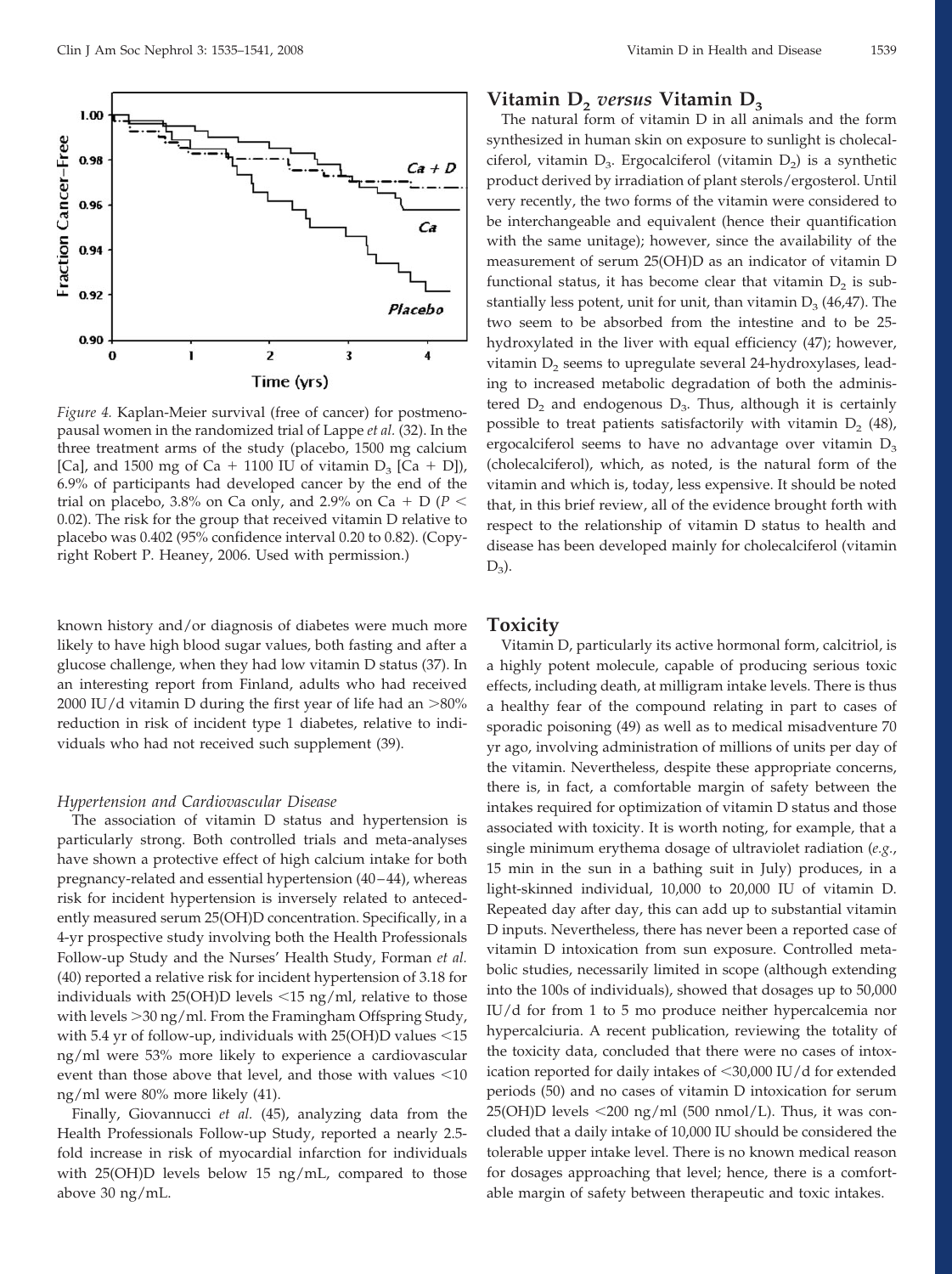#### **Discussion**

In the foregoing brief summary, which touched on only a small fraction of a vast body of work that has been developed in this area, several features stand out. Perhaps most important is the pluriform nature of the benefit, involving systems ranging from epithelial carcinogenesis to neuromuscular functioning. This diversity of effect seems to be an expression of the fact that there are roughly 800 human genes for which there is a vitamin D response element (4). Most of these genes have nothing to do with the canonical function of vitamin D (calcium absorption) but instead relate to the expression of proteins necessary for control of cell proliferation, differentiation, and apoptosis. Because these functions are critical for most body tissues, notably epithelial integrity and the immune response, it is perhaps not surprising that inadequate vitamin D availability may limit both the performance of the tissues concerned and their control of various aspects of the cell cycle.

A second feature of the list of diseases involved is that they all are multifactorial in origin, and it is likely that vitamin D deficiency, rather than being directly causal (as with rickets and osteomalacia), operates by hampering the ability of the tissues concerned to deal adequately with both physiologic stimuli and pathologic signals. Accordingly, it is likely that medical science does not really know the true, underlying burden of many of these chronic diseases and cannot know it until the widespread problem of vitamin D deficiency has been corrected. Undoubtedly, various cancers, infections, and hip fractures will continue to occur under conditions of optimal vitamin D status. It is just that risk will be lower. This is strongly suggested by the fact that incidence of virtually all of the disorders concerned is directly correlated with latitude, with populations living farther from the equator (with lower cutaneous synthesis of vitamin D) being at greater risk.

Also, in the case of patients with ESRD, it is not certain what fraction of their symptom complex is due to the vitamin D deficiency that is widespread in that population. Several randomized, controlled trials are now under way to evaluate the effects, if any, of vitamin D supplementation, and answers to this question should be forthcoming in the relatively near future.

# **Disclosures**

None.

# **References**

- 1. Food and Nutrition Board, Institute of Medicine: *Dietary Reference Intakes for Calcium, Magnesium, Phosphorus, Vitamin D, and Fluoride*, Washington, DC, National Academy Press, 1997
- 2. Zinser G, Packman K, Welsh J: Vitamin D(3) receptor ablation alters mammary gland morphogenesis. *Development* 129: 3067–3076, 2002
- 3. Liu PT, Stenger S, Li H, Wenzel L, Tan BH, Krutzik S, Ochoa MT, Schauber J, Wu K, Meinken C, Kamen DL, Wagner M, Bals R, Steinmeyer A, Zügel U, Gallo RL, Eisenberg D, Hewison M, Hollis BW, Adams JS, Bloom BR, Modlin RL: Toll-like receptor triggering of a vitamin D-

mediated human antimicrobial response. *Science* 311: 1770 –1773, 2006

- 4. Carlberg C: Current understanding of the function of the nuclear vitamin D receptor in response to its natural and synthetic ligands. *Recent Results Cancer Res* 164: 29 – 42, 2003
- 5. Vieth R: Vitamin D supplementation, 25-hydroxyvitamin D concentrations, and safety. *Am J Clin Nutr* 69: 842– 856, 1999
- 6. Clements MR, Davies M, Hayes ME, Hickey CD, Lumb GA, Mawer EB, Adams PH: The role of 1,25-dihydroxyvitamin D in the mechanism of acquired vitamin D deficiency. *Clin Endocrinol* 37: 17–27, 1992
- 7. Heaney RP, Barger-Lux MJ, Dowell MS, Chen TC, Holick MF: Calcium absorptive effects of vitamin D and its major metabolites. *J Clin Endocrinol Metab* 82: 4111– 4116, 1997
- 8. Norman AW: Vitamin D receptor: New assignments for an already busy receptor. *Endocrinology* 147: 5542–5548, 2006
- 9. Heaney RP: Serum 25-hydroxy-vitamin D and the health of the calcium economy. In: *Nutritional Aspects of Osteoporosis*, 2nd Ed., edited by Burckhardt P, Dawson-Hughes B, Heaney RP, San Diego, Elsevier, 2004, pp 227–244
- 10. Heaney RP, Dowell MS, Hale CA, Bendich A: Calcium absorption varies within the reference range for serum 25-hydroxyvitamin D. *J Am Coll Nutr* 22: 142–146, 2003
- 11. Looker AC, Dawson-Hughes B, Calvo MS, Gunter EW, Sahyoun NR: Serum 25-hydroxyvitamin D status of adolescents and adults in two seasonal subpopulations from NHANES III. *Bone* 30: 771–777, 2002
- 12. Visser M, Deeg DJ, Puts MT, Seidell JC, Lips P: Low serum concentrations of 25-hydroxyvitamin D in older persons and the risk of nursing home admission. *Am J Clin Nutr* 84: 616 – 622, 2006
- 13. Lappe JM, Davies KM, Travers-Gustafson D, Heaney RP: Vitamin D status in a rural postmenopausal female population. *J Am Coll Nutr* 25: 395– 402, 2006
- 14. Passeri G, Pini G, Troiano L, Vescovini R, Sansoni P, Passeri M, Gueresi P, Delsignore R, Pedrazzoni M, Franceschi C: Low vitamin D status, high bone turnover, and bone fractures in centenarians. *J Clin Endocrinol Metab* 88: 5109 – 5115, 2003
- 15. Wang FL, Shults J, Leonard MB, Stallings VA, Zemel BS: Risk factors for low serum 25-hydroxyvitamin D concentrations in otherwise healthy children and adolescents. *Am J Clin Nutr* 86: 150 –158, 2007
- 16. Holick MF, Matsuoka LY, Wortsman J: Age, vitamin D, and solar ultraviolet. *Lancet* 2: 1104 –1105, 1989
- 17. Mac Laughlin J, Holick MF: Aging decreases the capacity of human skin to produce vitamin D<sub>3</sub>. *J Clin Invest* 76: 1535–1538, 1985
- 18. Heaney RP, Davies KM, Chen TC, Holick MF, Barger-Lux MJ: Human serum 25-hydroxy-cholecalciferol response to extended oral dosing with cholecalciferol. *Am J Clin Nutr* 77: 204 –210, 2003
- 19. Armas LA, Dowell MS, Akhter M, Duthuluru S, Huerter C, Hollis BW, Lund R, Heaney RP: Ultraviolet-B radiation increases serum 25-hydroxyvitamin D levels: The effect of UVB dose and skin color. *J Am Acad Dermatol* 57: 588 –593, 2007
- 20. Webb AR, Kline L, Holick MF: Influence of season and latitude on the cutaneous synthesis of vitamin  $D_3$ : Exposure to winter sunlight in Boston and Edmonton will not promote vitamin D<sub>3</sub> synthesis in human skin. *J Clin Endocrinol Metab* 67: 373–378, 1988